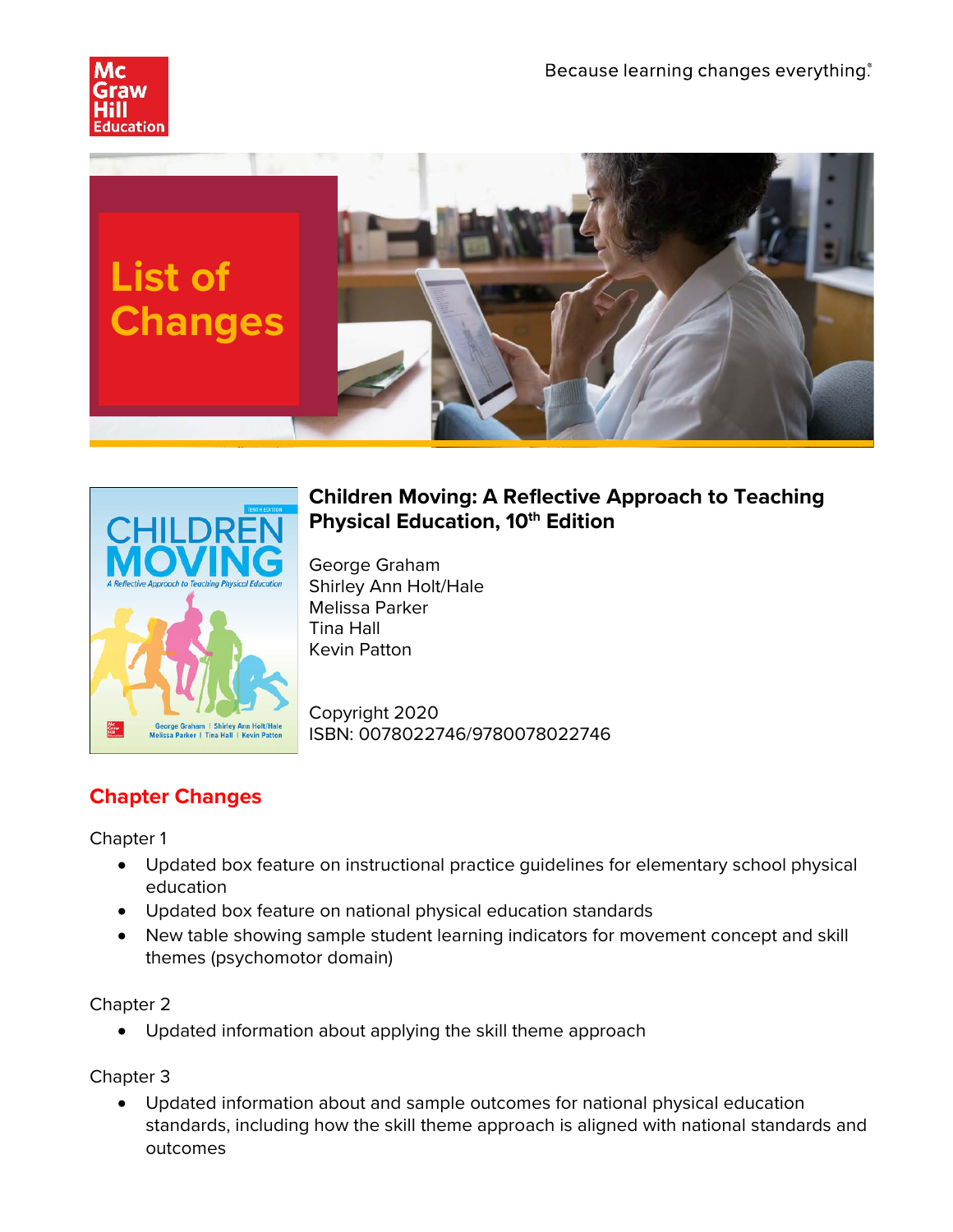## Chapter 4

- Updated information about how class size affects physical education teachers and students and how to combat potential negative consequences of large class sizes
- New information about ideal class period lengths
- New suggestions for how to accommodate facility and equipment limitations
- New table with suggested questions for reflective teachers to ask when contemplating and analyzing teaching practices
- New table with characteristics of reflective teachers

## Chapter 5

• Updated information on how to adjust tasks to meet the developmental needs of a child or group of children

## Chapter 6

- Updated information on a four-step reflective planning process, called "backward design" or "design down," which starts with identifying what students should achieve as a result of the program, then works down to what children should learn in daily lessons
- New box feature on important terms and definitions in physical education instruction

# Chapter 7

- Updated information on how to decorate a gym to be inviting for everyone and not just for certain groups of people
- New box feature on the use of music in physical education
- New information about using the "five figure contract" to encourage student responsibility
- New information about teaching with "critical demandingness"
- New information about the importance of keeping records of safety protocols followed in the classroom

## Chapter 8

- New box feature on alternatives to physical activity as punishment
- New information on addressing inappropriate behavior by having students work independently away from the rest of the class
- New information on the "Three T's" strategy for conflict resolution.

## Chapter 9

- Updated section on instructional approaches
- New section on how to choose the "right" instructional approach

## Chapter 10

• Rewritten with updated information about adapting content for diverse learners

## Chapter 11

- Updated sections on making observations about safety, on-task behaviors, class movement patterns, and individual movement patterns
- Updated guidance on how to observe in the classroom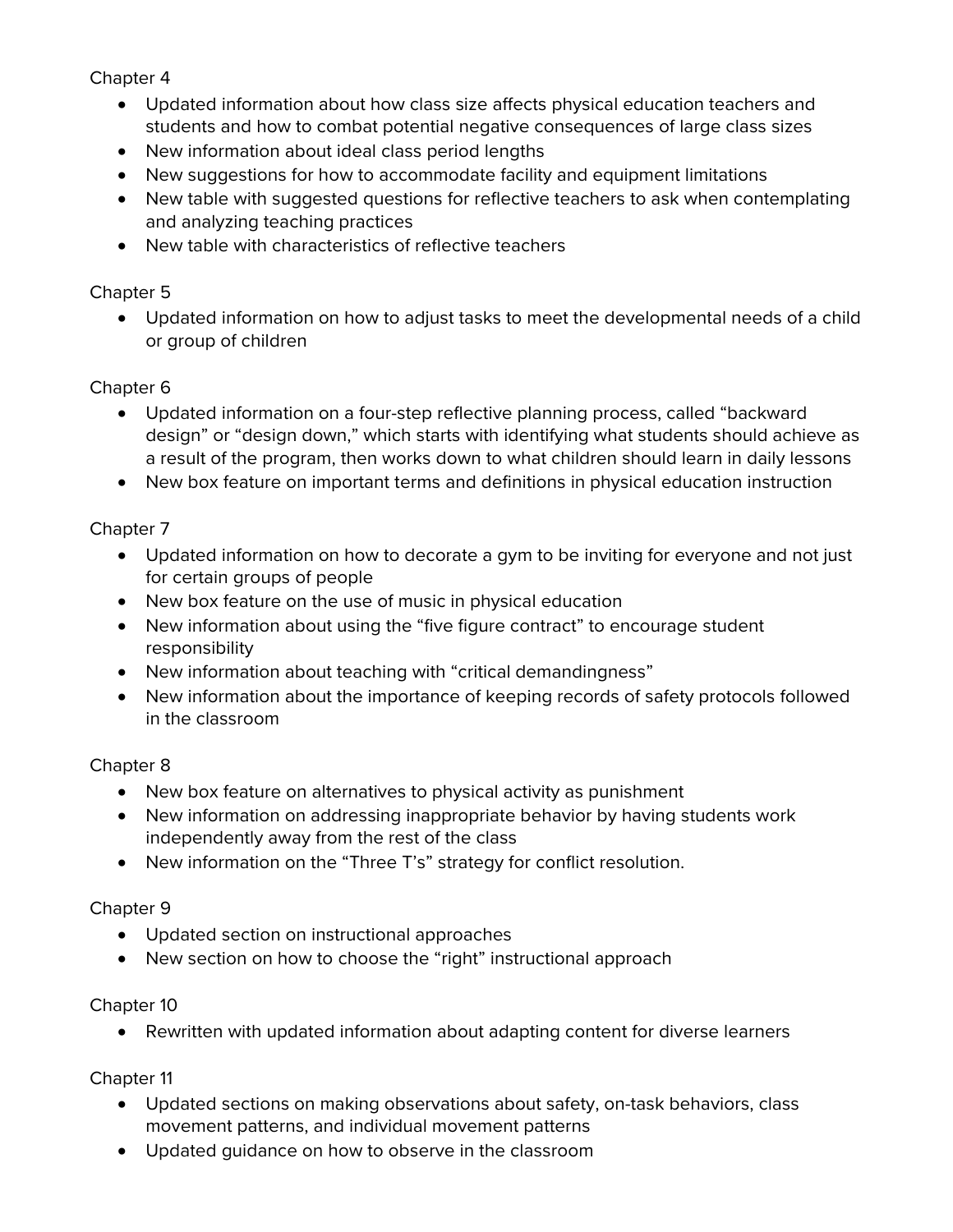Chapter 12

- Updated guidance for successful assessments
- New guidance on using technology to perform assessments, including using cell phones to make recordings in a physical education class

## Chapter 13

• Updated guidance for teachers to reflect on the circumstances of their teaching environment, including a new section on assisted observation techniques

## Chapter 14

- Updated guidance on teaching the component of self space
- New assessment examples

## Chapter 15

• New assessment examples

## Chapter 16

• New assessment examples

## Chapter 17

• New learning experiences and assessment examples

## Chapter 18

• New learning experiences and assessment examples

## Chapter 19

• New learning experiences and assessment examples

## Chapter 20

• New learning experiences and assessment examples

## Chapter 21

• New learning experiences and assessment examples

## Chapter 22

• New learning experiences and assessment examples

## Chapter 23

• New learning experiences and assessment examples

## Chapter 24

• New learning experiences and assessment examples